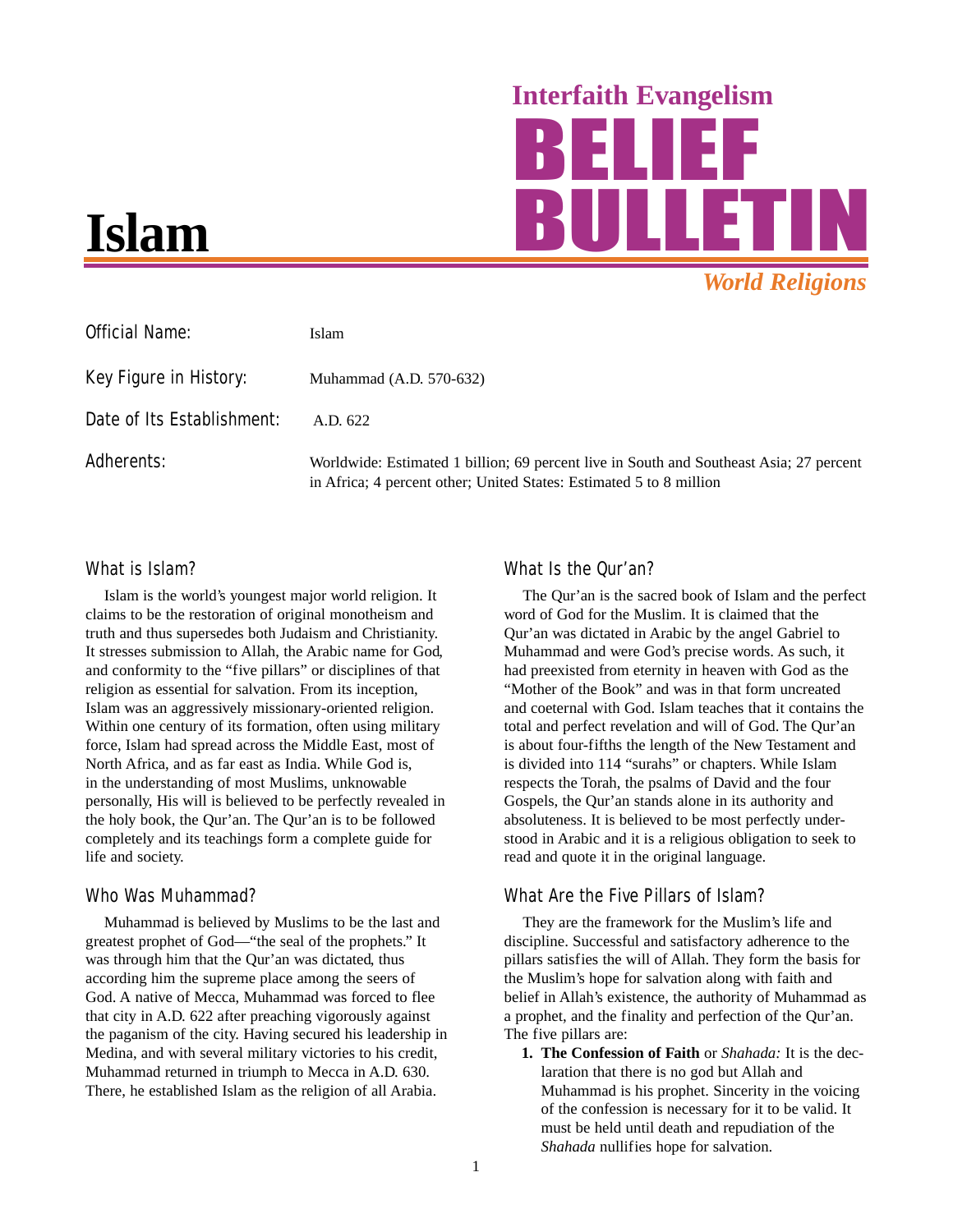- **2. Prayer** or *Salat:* Five times a day, preceded by ceremonial washing, the Muslim is required to pray facing Mecca. Specific formulas, recited from the Qur'an (in Arabic), along with prostrations are included. Prayer is, in this sense, an expression of submission to the will of Allah. While most of Islam has no hierarchical priesthood, prayers are led in mosques by respected lay leaders. The five times of prayer are before sunrise, noon, midafternoon, sunset, and prior to sleep.
- **3. Almsgiving** or *Zakat:* The Qur'an teaches the giving of two and one-half percent of one's capital wealth to the poor and/or for the propagation of Islam. By doing so, the Muslims' remaining wealth is purified.
- 4. **The Fast** or *Sawm:* During the course of the lunar month of Ramadan, a fast is to be observed by every Muslim from sunrise to sunset. Nothing is to pass over the lips during this time, and they should refrain from sexual relations. After sunset, feasting and other celebrations often occur. The daylight hours are set aside for self-purification. The month is used to remember the giving of the Qur'an to Muhammad.
- **5. Pilgrimage** or *Hajj:* All Muslims who are economically and physically able are required to journey as a pilgrim to Mecca at least once in their lifetime. The pilgrim's required simple dress stresses the notion of equality before God. Another element of the Hajj is the mandatory walk of each pilgrim seven times around the Kaabah—the shrine of the black rock, the holiest site of Islam. Muhammad taught that the Kaabah was the original place of worship for Adam and later for Abraham. The Kaabah is thus venerated as the site of true religion, the absolute monotheism of Islam.

#### The Doctrines of Islam

**God:** He is numerically and absolutely one. God is beyond the understanding of man so that only His will may be revealed and known. He is confessed as the "merciful and compassionate one."

**Sin:** The most serious sin that can be ascribed to people is that of "shirk" or considering God as more than one. Original sin is viewed as a "lapse" by Adam. The fallen nature of humankind is not endorsed by Islam. Humankind is considered weak and forgetful but not as fallen.

**Angels:** Islam affirms the reality of angels as messengers and agents of God. Evil spirits or *Jinn* also exist. Satan is a fallen angel. Angels perform important functions for God both now and at the end of time.

**Final Judgment:** The world will be judged at the end of time by God. The good deeds and obedience of all people to the five pillars and the Qur'an will serve as the basis of judgment.

**Salvation:** It is determined by faith, as defined by Islam, as well as by compiling good deeds primarily in conformity to the five pillars.

**Marriage:** Muslims uphold marriage as honorable and condemn adultery. While many Muslim marriages are monogamous, Islamic states allow as many as four wives. Men consider a woman as less than an equal, and while a man has the right to divorce his wife, the wife has no similar power (see Surah 2:228; 4:34).

Nonetheless, the female has a right to own and dispose of property. Modesty in dress is encouraged for both men and women.

**War:** The term *jihad* or "struggle" is often considered as both external and internal, both a physical and spiritual struggle. The enemies of Islam or "idolaters," states the Qur'an, may be slain "wherever you find them" (Surah 9:5.) (See Surah 47:4.) Paradise is promised for those who die fighting in the cause of Islam (see Surah 3:195; 2:244). Moderate Muslims emphasize the spiritual dimension of *jihad* and not its political element.

**Diet and Food:** Muslim dietary codes forbid the eating of pork and the use of intoxicating drinks. Other meats may be eaten from animals slaughtered by devout Muslims. Healthy diet and lifestyle are encouraged.

#### Answering Muslim Objections to Christianity

Christians and Jews are acknowledged as "people of the book," although their failure to conform to the confession of Islam labels them as unbelievers. Following are several questions that Muslims have about Christianity.

**Is the Trinity a belief in three gods?** Christians are monotheistic and believe that God is one. But both in His work in accomplishing salvation through the Person of Jesus Christ and through biblical study it has become clear that His oneness in fact comprises three Persons— Father, Son (Jesus Christ), and the third Person of the Godhead, the Holy Spirit. Mary is not part of the Godhead. The notion of God, who is three-in-one, is part of both the mystery and greatness of God. God is in essence one while in Persons three. This truth helps us understand God as truly personal and having the capacity to relate to other persons. As well, Christians confirm the holiness, sovereignty, and greatness of God.

**How can Jesus be the Son of God?** Scripture affirms that Jesus was conceived supernaturally by the Holy Spirit and was born of the Virgin Mary. It does not in any way claim that Jesus was directly God the Father's biological and physical son. It rejects the notion of the Arabic word for son *walad,* meaning physical son, for the word *ibin,* which is the title of relationship. Jesus is the Son in a symbolic manner designating that He was God the Word who became man in order to save humankind from its sin. The virgin birth was supernatural as God